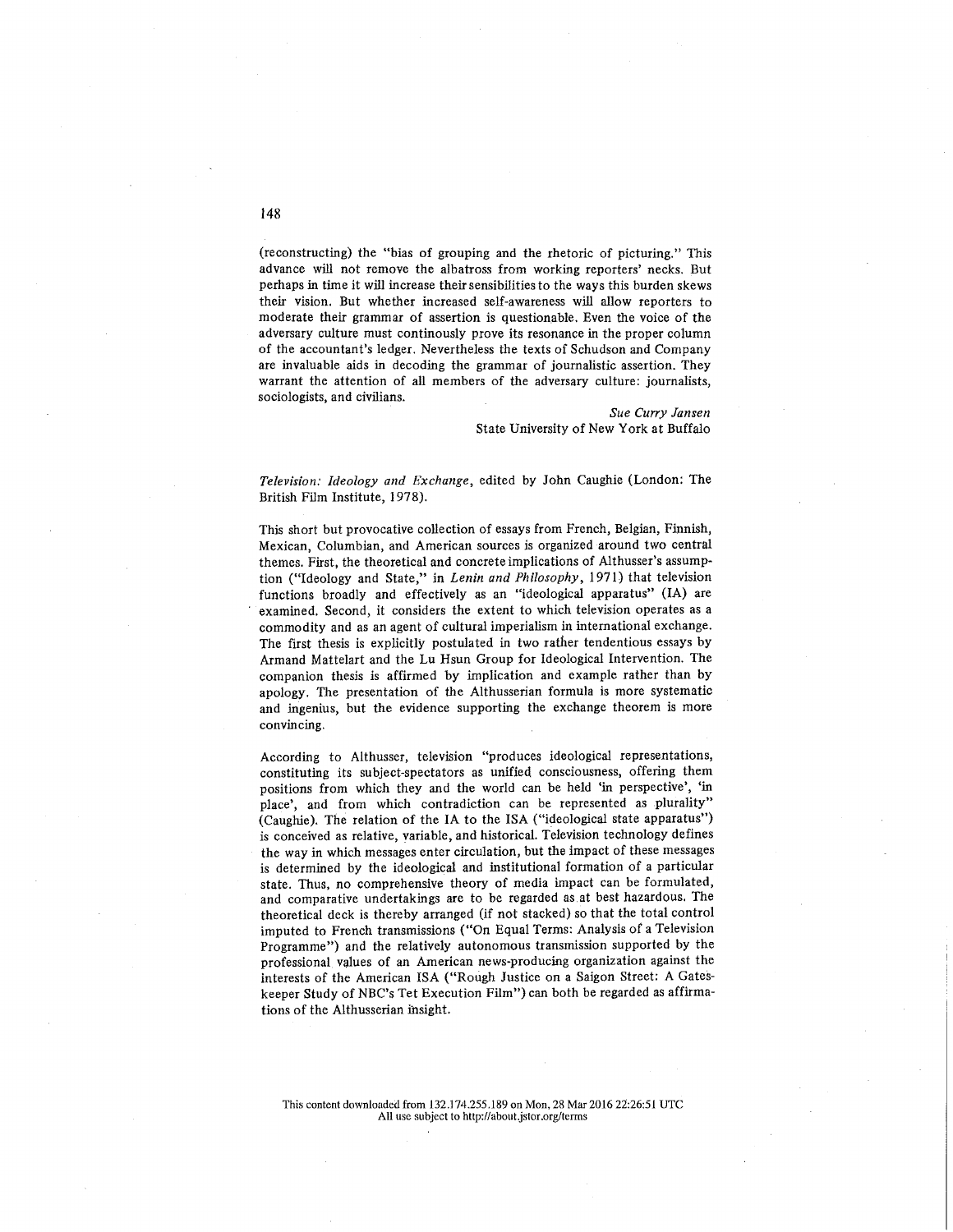Mattelart's essay, "The Nature of Bourgeois and Imperialist Communication," is saved from what he refers to as a "too Machiavellian" construction of the ISA by the moderating influences of Barthes and Enzensberger, and to a lesser extent by his rereading of Althusser's concept of "the authorless theatre." Mattelart acknowledges that members of the ruling class do not consciously think out the structures of their domination; their class cohesiveness is a function of common interests rather than secret agreements and conspiracies. They do not create the myths (ideologies) disseminated by the media, but merely manage the "authorless theatre" that sustains their domination. Caughie implies the concept of an "authorless theatre" is not Machiavellian enough to explain the Chilean experience under Pinochet. I would point out, however, that it remains too Machiavellian to account for the occasional dialectical openings that existing contradictions in the media structures of liberal societies can sustain. Mattelart's essay underscores the rhetorical appeal of Mthusser's concept. Nevertheless, the "authorless theatre" is a metaphoric cousin of Marcuse's "one-dimensional society" and is therefore vulnerable to the same criticisms. However, compared to the jargon-packed Leninist doxology espoused by the Lu Hsun Group, Mattelart's essay is a model of temperance and clarity. Yet, even the abstruse offering of Lu Hsun is perversely fascinating. The subject of their analysis is a series of French television debates, *On Equal Terms,* featuring prominent political adversaries. According to Lu Hsun, the French ISA uses television to fix the acceptable limits for the development of contradictions within the informational system. The French ISA requires censorship but "the dictatorship of the bourgeois" is saddled with a liberal democratic ideology forcing it to hide its repressive character. Overt censorship would expose the class basis of bourgeois power. Therefore, censorship can only function effectively under the mask of morality (good taste), as "censorship exercised in the wings". In the case of *On Equal Terms,* this censorship is manifested in the "objective" format of the program hierarchization, compartmentalization, and circulation — which reproduces, legitimates, and re-ideologizes the conditions of production in bourgeois society. Thus, according to the Lu Hsun deconstruction, there is a kind of double determinism whereby the program serves as a synecdoche for the existing state apparatus. The filtering mechanism of the format (censorships and codes) produce a kind of vanity portraiture: the function of television "is to relate the various ideological practices and discourses to each other, to bind together this disparity, to seal their union, to affirm their coherence: to re-ideologise the ideological texts produced on the different ISA's" (cultural, juridical, etc.). These televised cameos are designed to sustain the illusion of a functioning pluralistic system. Thus, the agenda-setting function of television news and public affairs programs is to direct attention away from the real political issues (conflict and contradiction) to false (manageable) issues: "the political problem 'posed' is never really there: one is about to come to it, one strays from it.  $\dots$  We are allowed glimpses, it is conjured away."

If my simplification of Lu Hsun's analysis is not a violation, I still consider their analysis of *On Equal Terms* both plausible and compelling. However, I vigorously reject the epistemological dogmatism of their historicism. Specifically, I object to the silence they impose upon all attempts to generalize

This content downloaded from 132,174.255.189 on Mon, 28 Mar 2016 22:26:51 UTC All use subject to http://about.jstor.org/terms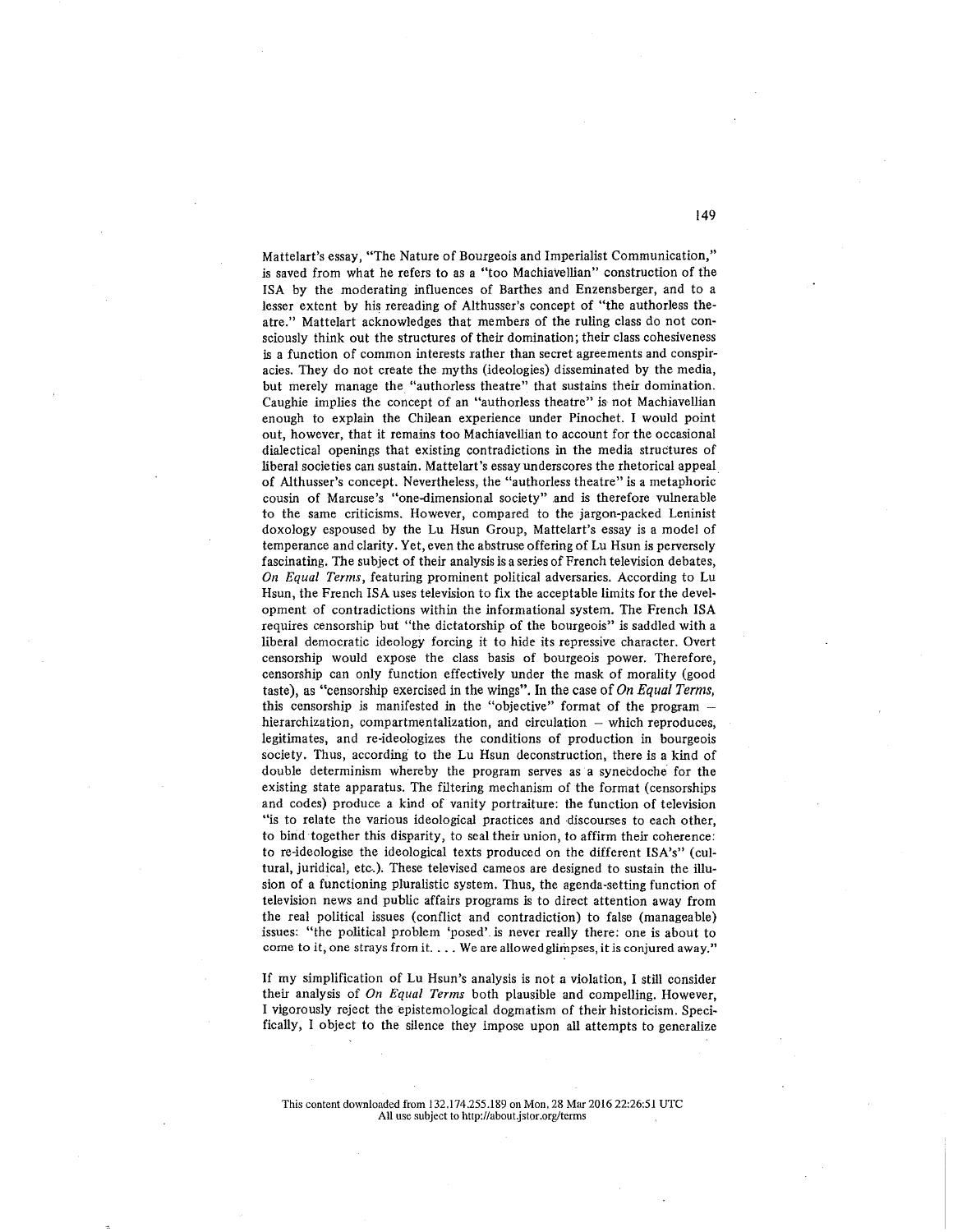their thesis beyond the bourgeois context ("this structure and the forms it puts into place, the elements of representation it brings into play, cannot be taken  $-$  from a structuralist or formalist point of view  $-$  as a self-enclosed signifying system outside of history and indifferent to political determinations"). This proscription (censorship) prohibits raising the obvious critical question. What would a similar analysis of the format of a public affairs program produced within the monolithic media structure of a socialist state reveal? By insulating themselves against the embarrassing ramifications of a reflexive stance, they blind themselves to the limits of their position. They fail to see that the "fiction" of pluralism allows for a residual amount of competition among elites (a competition which, to be sure, falls miserably short of the equalitarian ideology professed by the bourgeois ISA), This competition leaves some holes in the structure of capitalistic domination, whereas the alternative marxist-leninist perspective endorsed by Lu Hsun totally rationalizes domination and thereby legitimates repression (censorship). Additionally, Lu Hsun refuses to consider the possibility that members of the bourgeois ruling class may also by captivated (and inhibited) by the cameos they project.

The remaining essays are, to quote Caughie, "relatively untheorized — informative rather than analytical." Abelardia Rodriquez ("Chilean Television") provides a balanced account of the role of Chilean television in three periods: from the introduction of television technology in Chile up to Allende's election; the Allende era; and the period after the Military Junta takeover. Rodriquez contends that the Chilean experience demonstrates the inadequacy of the technocratic point of view (that television is simply a tool in the service of those who control it financially), and affirms the historicist perspective, that television "is an institution conditioned by its own ideological and historical dynamic, whose function changes with the political context, with the expectations of the viewer, and with his need and opportunities for participation in its contents." Bally and Lichy present an intricate accounting of the decision-making processes which resulted in the NBC broadcast of General Loan executing a captive Viet Cong soldier. The authors see their narrative as supporting a "cybernetic" model of journalistic gateskeeping — a non-linear model which takes into account feedback from several sources in arriving at an organizational consensus on the news-worthiness of the film. They regard the communication-decision network as an expression of the values, priorities, and professional autonomy of the journalistic subculture. Caughie althusserizes this interpretation into an instance of an IA "by-passing the mediation of government, tying itself directly to the apparently more objective needs of capital."

Nordenstreng and Vans' "International Flow of TV Programmes" documents two dominant trends in international media exchange: one-way traffic from big exporting countries (USA, Britain, France, and the Federal Republic of Germany) to the rest of the world, and the dominance of entertainment in the flow. These trends represent a tendency toward concentration. The flow follows the network of relations established by colonialism. The one-way traffic pattern even penetrates Eastern Europe where approximately 3000

This content downloaded from 132.174.255.189 on Mon, 28 Mar 2016 22:26:51 UTC All use subject to http://about,jstor.org/terms

150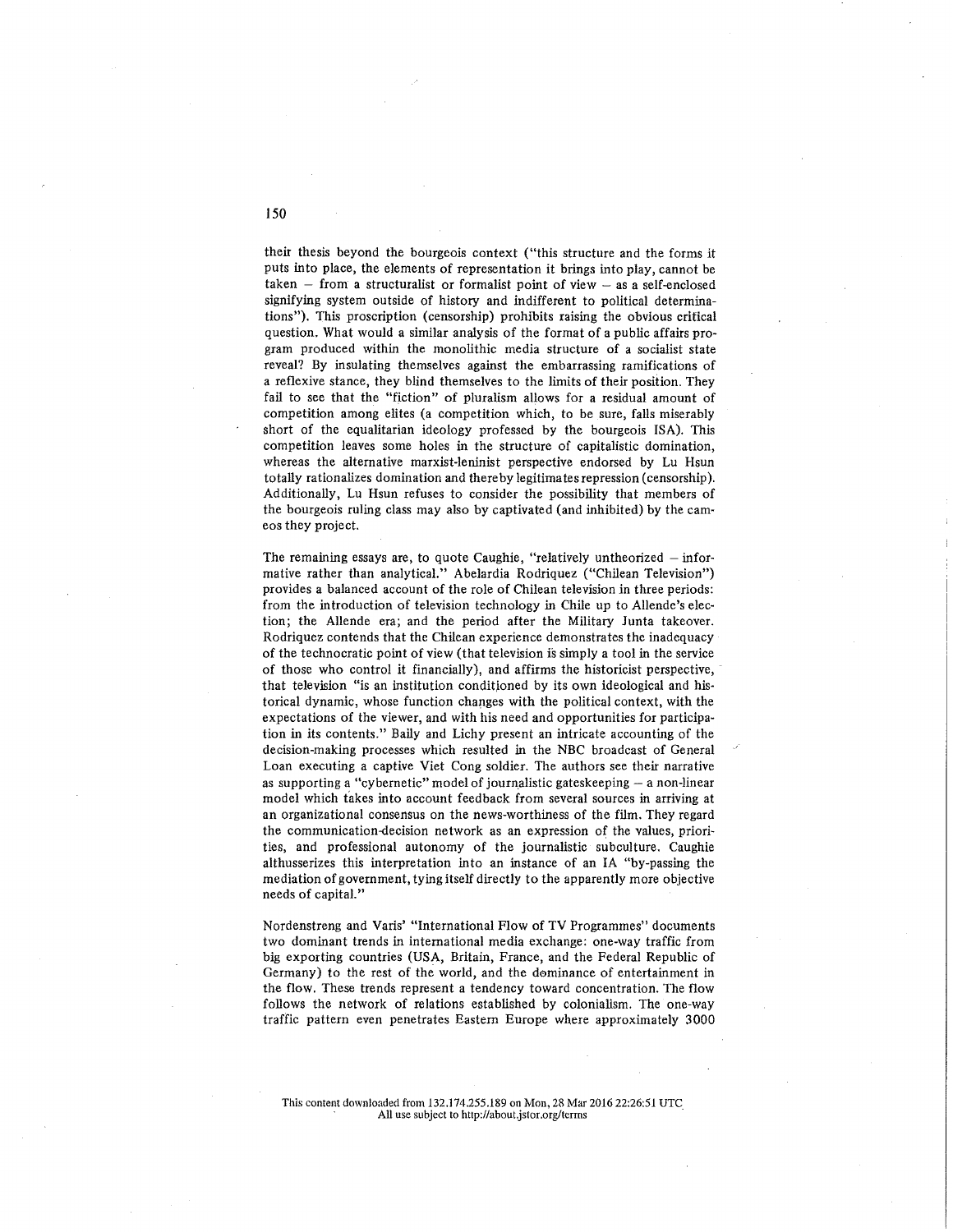hours flow from Western Europe to the socialist nations of Eastern Europe compared to a return flow of about 1000 hours. However, the disparity in the flow of news items from West to East is ten to one. Nordenstreng and Vans contend this imbalance in news exchange can be explained, in part, by the different conceptions of news in Western and Eastern Europe; the West (Eurovision) emphasizes the sensational (disasters, accidents, and sports), while the broadcasting union of socialist nations (Intervision) devotes more space to culture, science, economics, and technology. This is an excellent essay, one of the finest non-polemical examinations of the media imperialism thesis presently available in English.

Two short extracts complete the collection. Luis Ramiro Beltran's "TV Etchings in the Mind of Latin Americans: Conservatism, Materialism and Conformism" is a brief statistical fact-sheet documenting patterns of US media dominance in Latin America. Augustin Girard, in "Cable Television and Cultural Policy," challenges the utopianism that has pervaded much of the discussion of cable technology. His examination of the economics of cable transmission indicates that commercial considerations also dominate the new technology. Further, Girard contends that the technical expertise required for the production of quality television precludes equalitarian access. The idea that cable technology can serve as a medium for a participatory revolution in social communications is therefore clearly untenable. Experience in the US and Canada demonstrates that audience ratings for community produced cable transmissions seldom climb above one percent.

The stated intent of this collection is to "challenge, complicate, and extend" by "combining empirical instances with theory, to point towards the need for a more adequate theory." In my view, a more adequate theory (or theories) would: dispense with dogma or theoretical imperialism, and recognize the uses and limits of comprehensive metaphors like "ideological state apparatus" and "the authorless theatre" (e.g., taken literally, the metaphor of an "authorless theatre" obscures the role of creativity and innovation in negating codes of domination). Regarded as an extreme type, the "authorless theatre" is, however, a useful sensitizing concept. It allows the theoretician to sketch a rough draft of what the imprimatur of market censorship would look like if it were not blurred (diluted and constrained) by other forces. A more adequate theory would also need to consider whether there are autonomous residues (e.g., aesthetic or professional standards) not wholly subsumed, contained, or "managed" by state or capital. It would further analyze the implications of the cameo effect, outlining the constituents of a comprehensive morphology of the censorships imposed by media formats, and rigorously exploring the viability of the proposition that the format of a program can serve as a microcosm or synecdoche of the power structure in which it is embedded. (In this effort, the media theorist would be wise to avoid the hieroglyphic formalism that has drained "the structuralist movement" in literature of much of its critical relevance.) Further, a fuller theory would: examine the impact of media output on members of "the ruling class"; explore ways of gauging the impact of cultural imperialism; consider the utility of economic models for analysis of international exchanges in cultural

This content downloaded from 132.174\_255.189 on Mon, 28 Mar 2016 22:26:51 UTC All use subject to http://about.jstor.org/terms